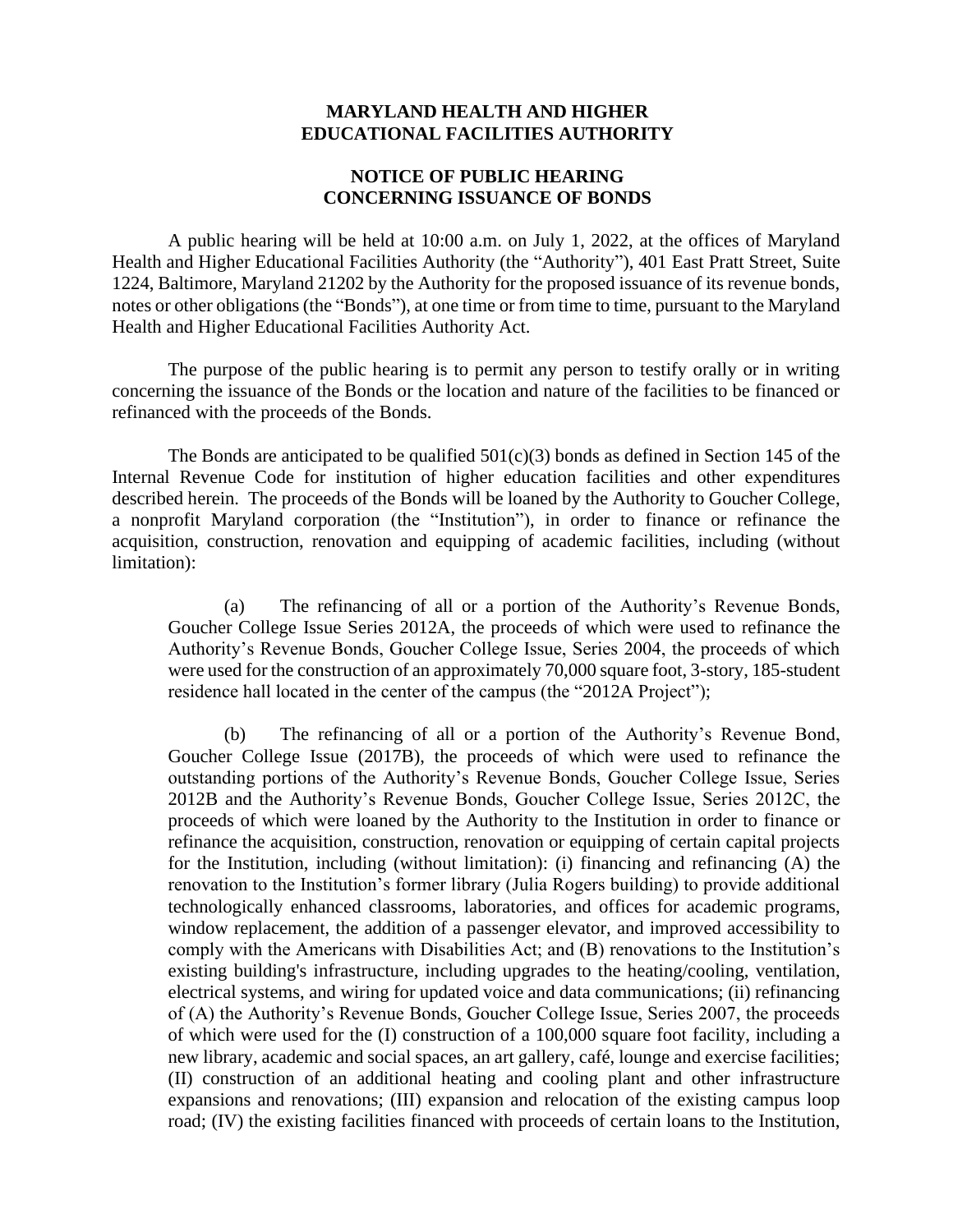consisting generally of  $(1)$  a heating and cooling plant,  $(2)$  a guardhouse and front entrance for the campus of the Institution, (3) a stormwater drainage pond, (4) a two-story addition to Pearlstone Student Center, (5) expansion of the dining room and food service area, (6) construction of a tower on the side of Van Meter Hall to house an elevator, (7) a 400-meter track with bleachers and press box, (8) a 2,400 foot addition to the Alumni House, (9) a two-story, 23,000 square foot, 65-bed residence building, (10) a swimming pool, (11) sidewalks, storm water management system, underground utility system and other infrastructure improvements and (12) additional construction, renovations, equipment and furnishings; (B) the Authority's Revenue Bonds, Goucher College Issue, Series 2004, the proceeds of which were used for the construction of an approximately 70,000 square foot, 3-story, 185-student residence hall located in the center of the campus; (C) the Authority's Pooled Loan Program Revenue Bonds, Series D issued in 1995 (the "1995 Bonds"), the proceeds of which were used to finance and refinance the cost of (I) construction of a new heating and cooling plant, including (without limitation) the construction of a utility distribution system and the purchase of boilers, chillers and other equipment; (II) renovations of several academic buildings on the campus of the Institution; (III) installation of new windows in campus dormitories; (IV) installation of fiber optic cabling for computers, wiring for computers and telecommunications and other capital improvements required for computers and telecommunications infrastructure; (V) site development on campus, including (without limitation) construction of a new guardhouse, improvements to the campus entrance and road and signage; and (VI) miscellaneous construction, renovation and equipment for the Institution and to pay issuance costs in connection with the 1995 Bonds; (D) the Authority's Pooled Loan Program Revenue Bonds, Series D issued in 1997 (the "1997 Bonds"), the proceeds of which were used to finance and refinance the cost of (I) construction of a pond to provide drainage for storm water management; (II) construction of new gatehouse and front entrance to campus; (III) renovations to Pearlstone Student Center, including (without limitation), the addition of a two-story stone and glass enclosed common place, expansion of the dining room and the food service area, addition of new private dining room, conversion of existing game room to a lounge, conversion of TV lounge and student space to offices for all student organizations and clubs, construction of a new commuter lounge and game room, and expansion of handicap accessibility to the Post Office; (IV) renovations to Van Meter Hall, including (without limitation), installation of an elevator to be housed in a tower on the east side of the building, construction of lobbies on three floors, a new seminar room in the east wing, accommodating up to 60 people and wired for computer use and multimedia presentations, construction of new office space for faculty and staff, and reconfiguration of four classrooms; (V) renovations to the Alumni House, including (without limitation), renovations to offices and conference rooms; and (VI) expansion of the present underground utility system, connecting renovated buildings to the campus heating and cooling plant; and to pay issuance costs in connection with the 1997 Bonds; (E) the Authority's Pooled Loan Program Revenue Bonds, Series D issued in 1999, the proceeds of which were used for the renovation of Heubeck Hall, including (without limitation) (1) renovation of residential space for a 2,500 square foot health facility, (2) construction of a 400-meter NCAA specification track with bleachers and a press box, (3) reconstruction of the present health facility for use as a residence hall, and (4) renovation of Alumni House, including (without limitation), a 2,400 square foot addition; and (F) the Authority's Pooled Loan Program Revenue Bonds, Series D issued in 2001, the proceeds of which were used to finance and refinance the (I) construction of a two-story, 23,000 square foot, 65-bed residence building, (II) renovation of Heubeck Hall,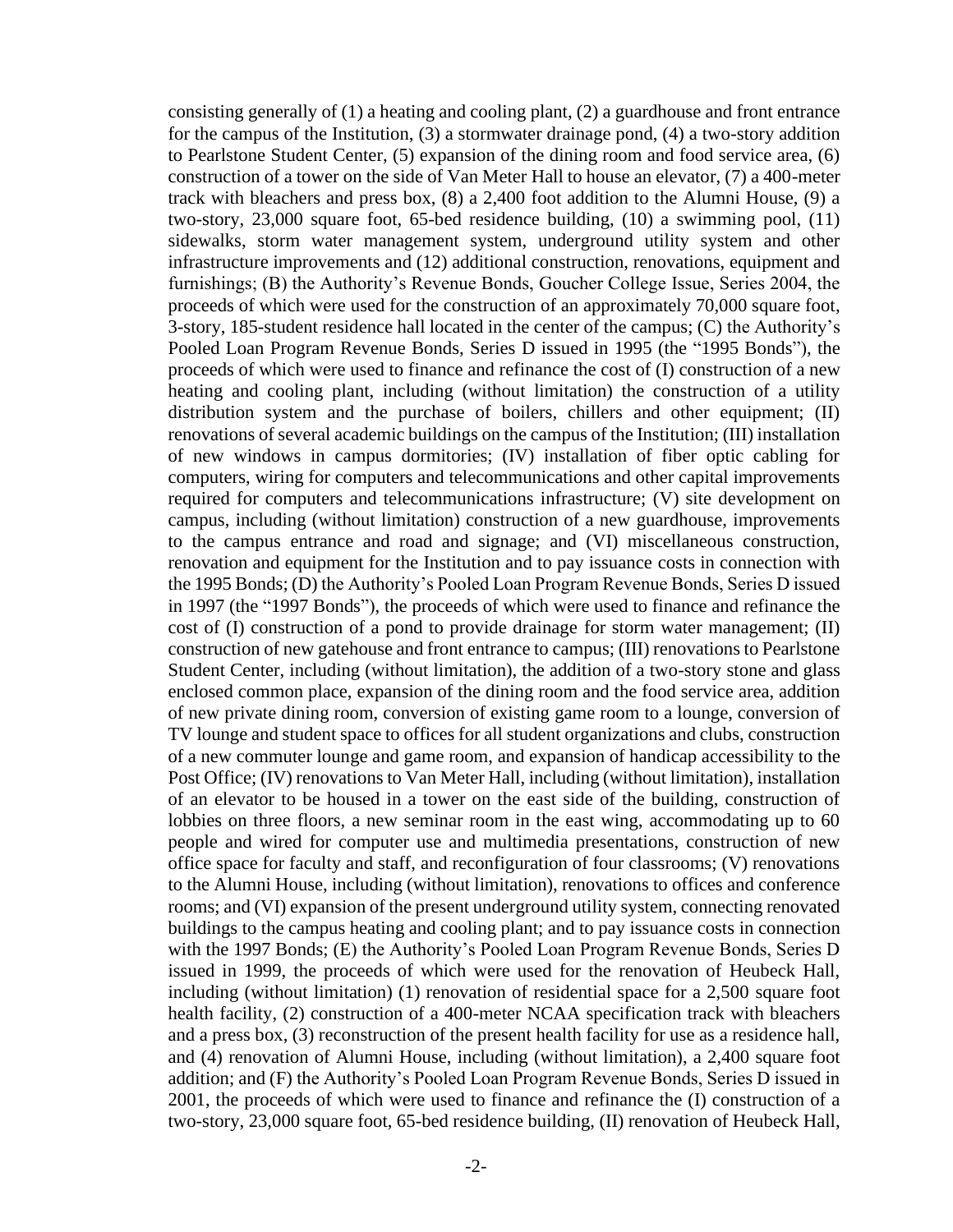(III) construction and renovation of swimming pool, roofs, track, sidewalks, and storm water management, and (IV) acquisition of furniture, boilers, chillers and other equipment and miscellaneous internal renovations; and (iii) finance and refinance (A) the prior construction and equipping of Pagliaro Selz Hall (First Year Residential Village Building 1A), a 4 story, approximately 55,347 square foot student residence hall located at 1021 Dulaney Valley Road, Baltimore, MD, across from the Decker Sports and Recreation Center; (B) the construction and equipping of Trustees Hall, a 5 story, approximately 39,995 square foot student residence hall to be located at 1021 Dulaney Valley Road, Baltimore, MD, across from the Decker Sports and Recreation Center; (C) the construction and equipping of Fireside Hall, a 4 story, approximately 36,268 square foot student residence hall to be located at 1021 Dulaney Valley Road, Baltimore, MD, across from the Decker Sports and Recreation Center; (D) the relocation of three of the four Froelicher Residential Buildings, 3 stories each, totaling approximately 45,800 square foot, from its existing site across from the Decker Sports and Recreation Center to adjacent to the Decker Sports and Recreation Center, and associated renovation and equipping costs; and (E) payment for certain costs of issuance and other related costs incurred with respect to the financing (collectively, the "2017 Project");

(c) The construction, renovation, improvement and equipping of the Institution's facilities, including, without limitation, (1) the purchase and installation of an enterprise management system, (2) the construction and equipping of a new 2 story, 45,000 square foot science building to provide additional classroom and laboratory space to be located at 1021 Dulaney Valley Road, Baltimore, MD, attached to the existing Hoffberger Science Building adjacent to the Dorsey Center parking lot, and (3) the construction of a partially enclosed riding ring addition (approximately 3,760 square feet) for the Institution's Equestrian programs (collectively, the "2022 Project"); and

(d) The payment of certain costs of issuance and other related costs incurred with respect to the financing.

The 2012A Project and the 2017 Project are collectively referred to herein as the "Refunding Project." The items described in paragraphs (a), (b), (c) and (d) are collectively referred to herein as the "Project." The Project may also include other capital expenditures and the costs of issuing the Bonds and includes land or interests in land, buildings, structures, machinery, equipment, furnishings or other real or personal property located on the same sites as the Project. In addition to the addresses listed above, each of the 2022 Project and the Refunding Project is and will be located at 1021 Dulaney Valley Road, Baltimore, Maryland 21204.

The Institution is and will be the initial legal owner and principal user of the Project. The maximum aggregate principal amount of the Bonds issued with respect to the 2022 Project, the Refunding Project and the Project will not exceed \$13,000,000, \$43,000,000 and \$56,000,000, respectively. The Bonds will be issued pursuant to a plan of financing for the Project that may entail the financing or refinancing from time to time by the Bonds including the financing and refinancing of the Bonds. Because of the possible inclusion of original issue discount bonds (some of which may be capital appreciation bonds) the total amount of Bonds payable at maturity may exceed the initial stated principal amount of the Bonds*.*